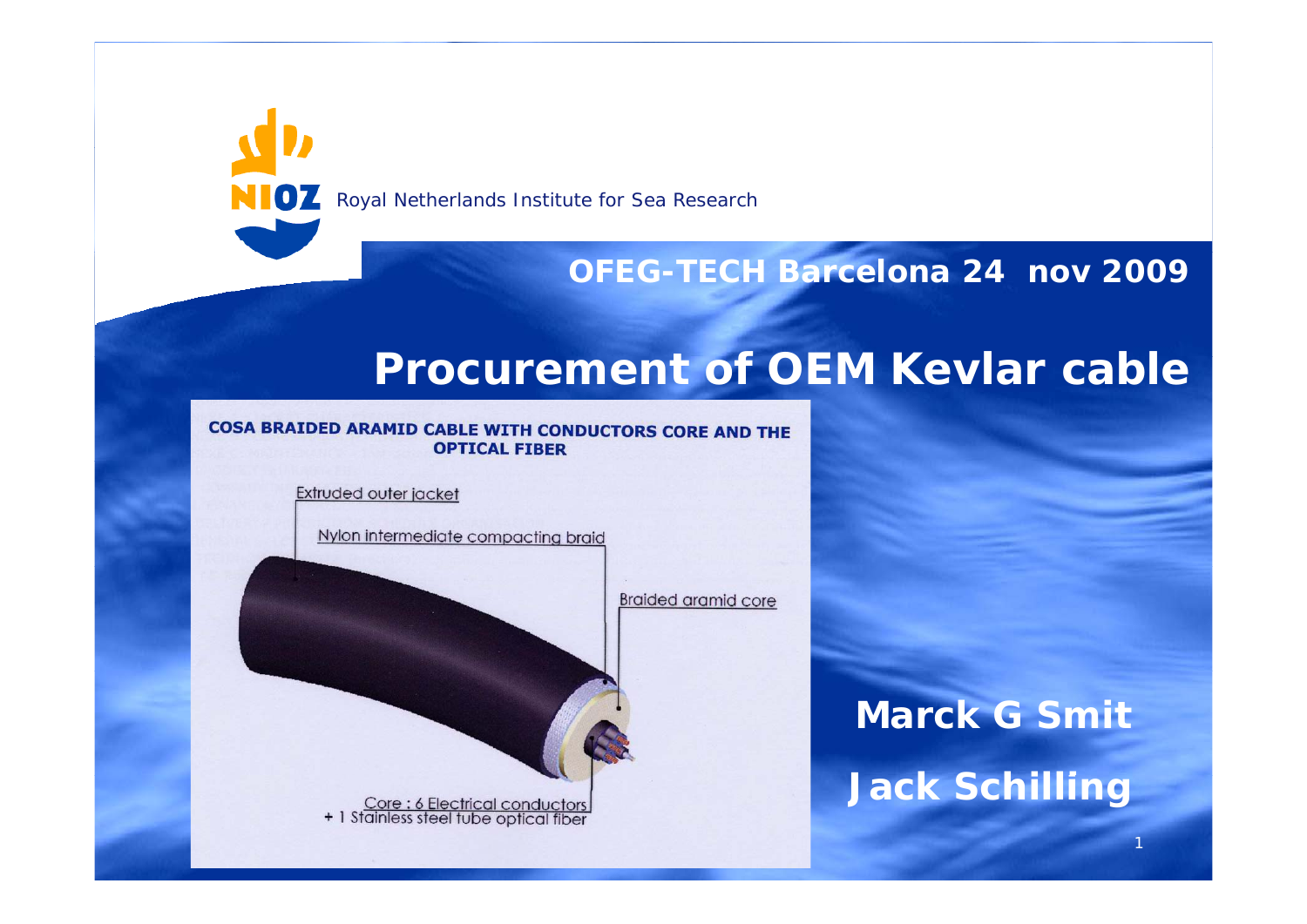

### **Start point:**

- **Existing cable: 16 ton, 7 conductors: good track record**
- **Trials Nexans test cable:** 
	- Ss tubing, gel filled, 4 fibers: performed good
	- **Straight yarns: not suitable for traction winch**
- Wishes:
	- **Fiber optics added**
	- Higher Breaking Load: ø18 mm → ø 20 mm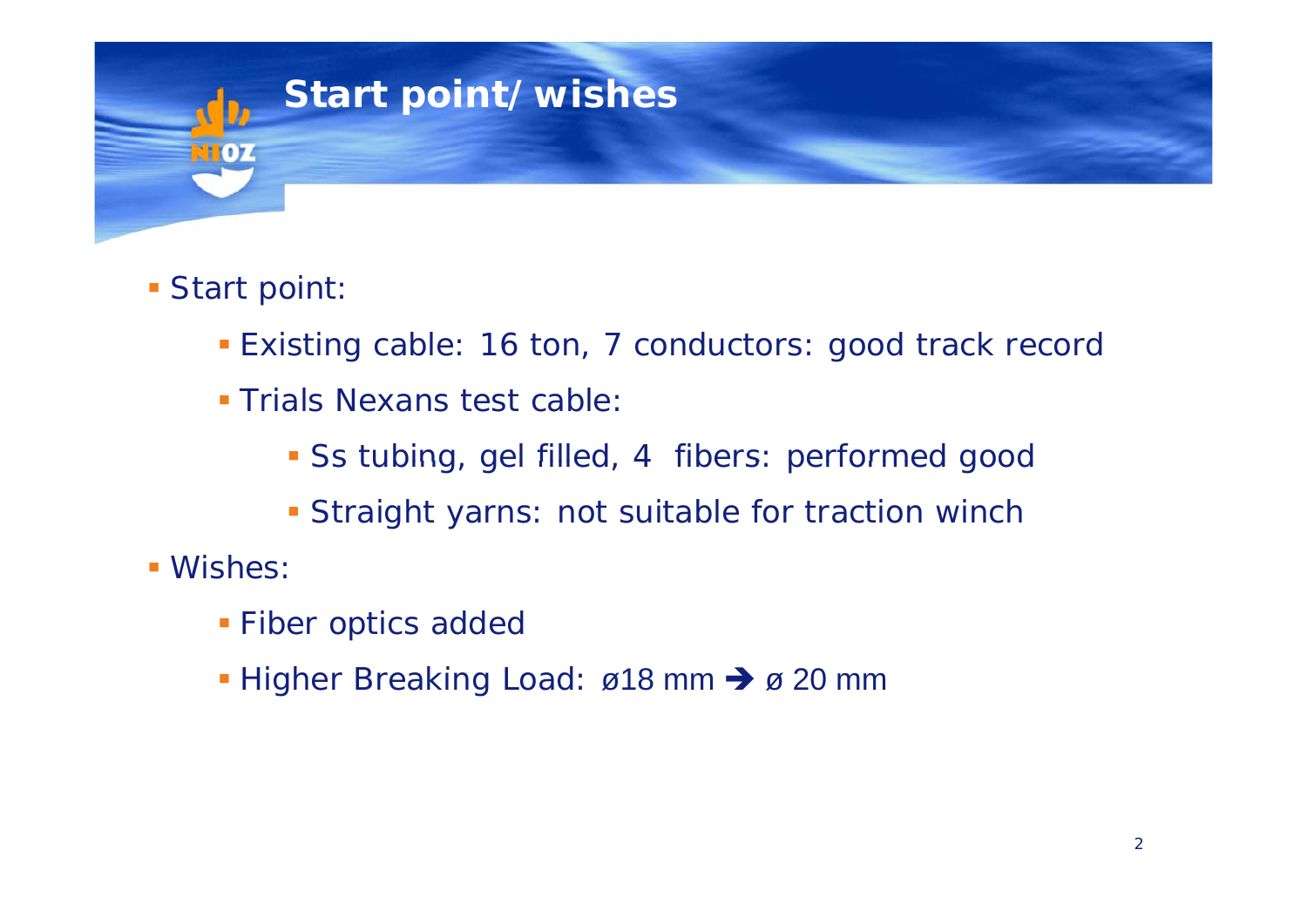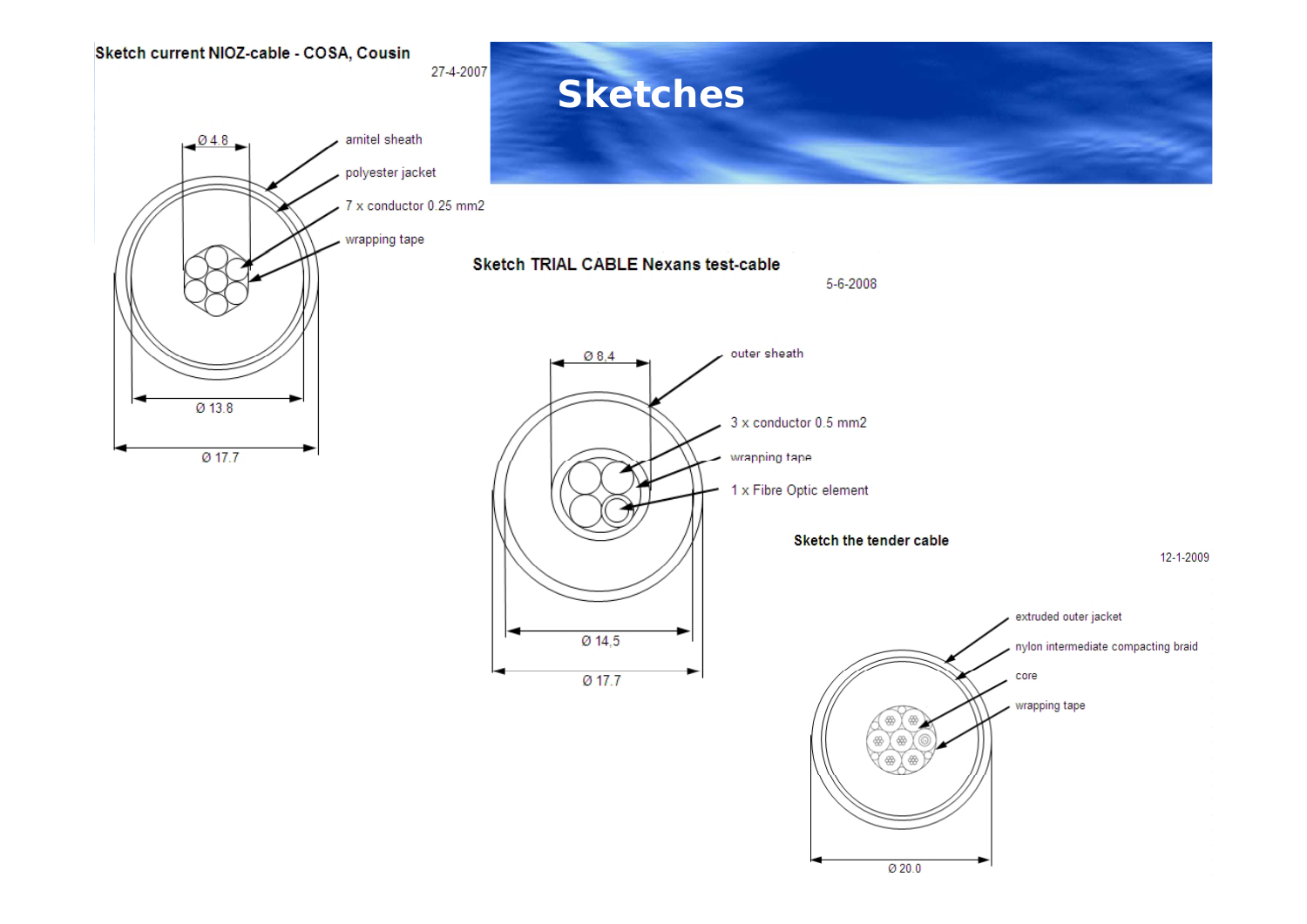# **EU tender document**

- **Suitable for NIOZ traction winch**
- 2 steps: 1. 300 m trial cable, 2. final cable
- Nominal load: 20% of breaking load
- Accepted overload: 10 x/year: 30%
- **Penalties for lost fibers/conductors**
- **Penalty for breaking load deterioration > 4% after 2 year**

**SWI** 

- Delivery time test cable: 3 months
- Delivery time 9500 m final cable: 5 months
- **Interest IMR, NOC and Portugese Hydr Inst mentioned**

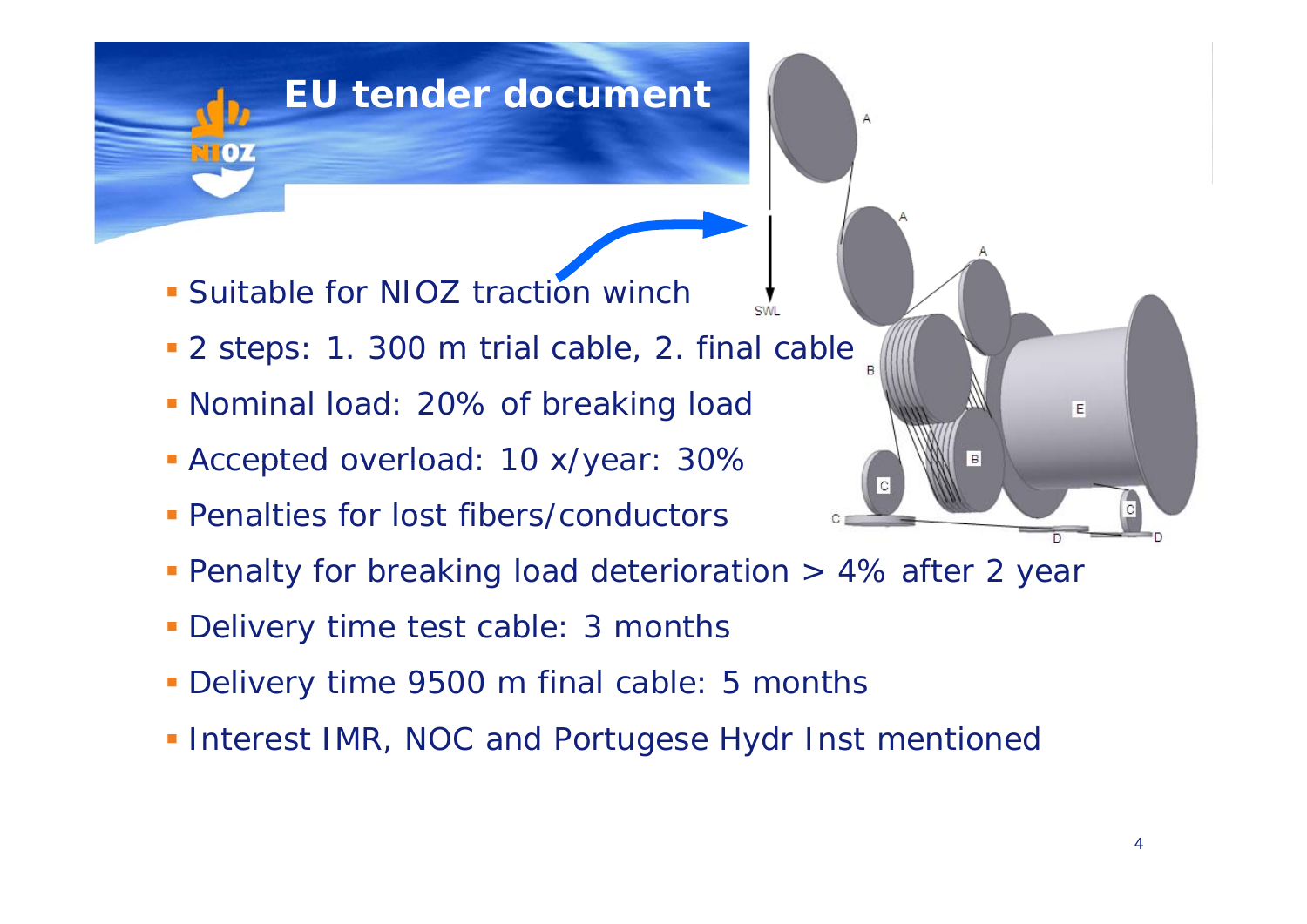

- ATLAS ELEKTRONIK, UK
- Cousin-Trestec , France
- **JDR, Netherlands**